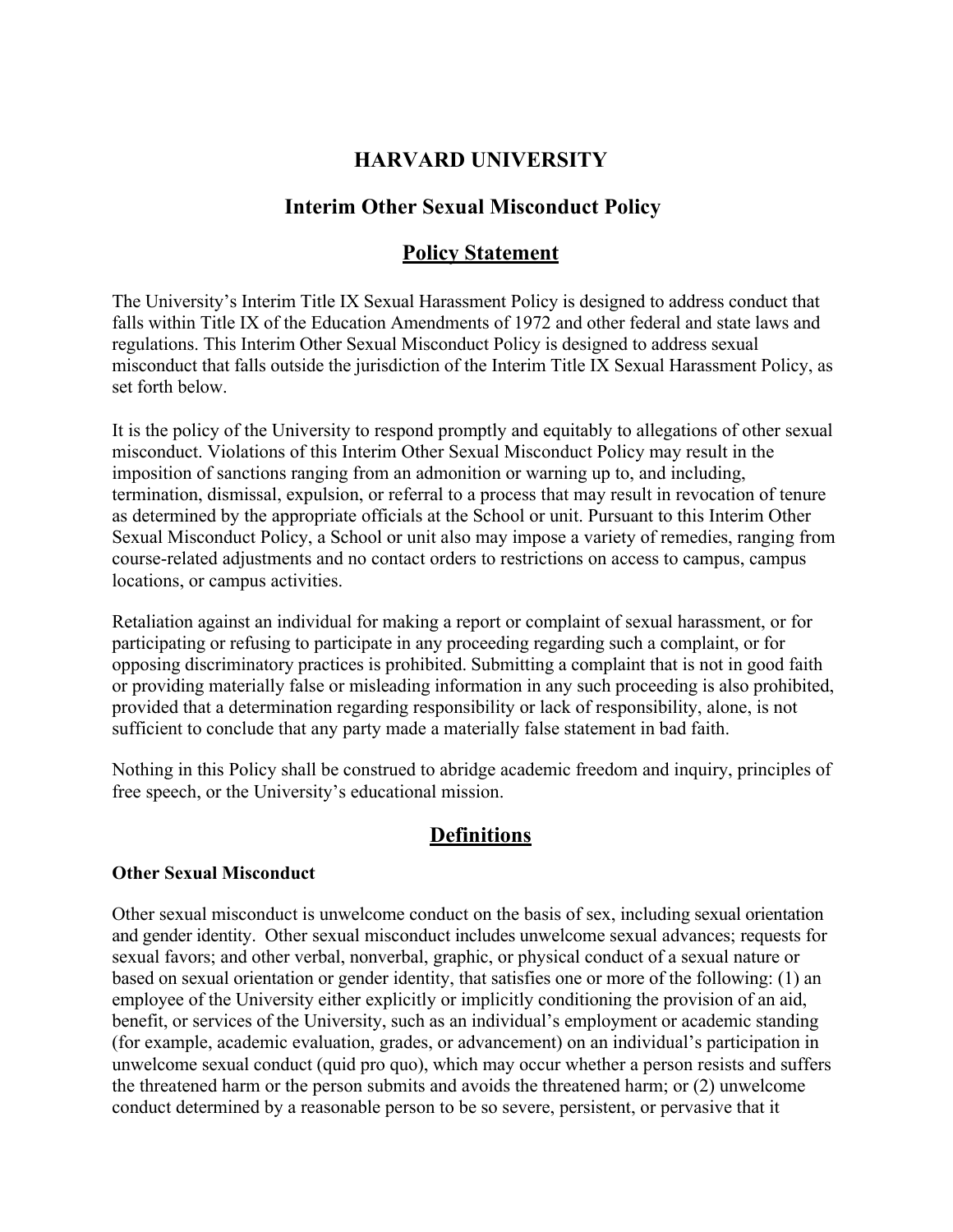effectively denies a person access to the University's education or work programs or activities (hostile environment).

Whether the alleged behavior constitutes other sexual misconduct may depend on a variety of factors, including: the degree to which the behavior affected one or more person's education or employment; the type, frequency, and duration of the behavior; the relationship between the parties; the number of people involved; and the context in which the behavior occurred.

#### **Assessing the Conduct**

Conduct is unwelcome if a person did not consent to it. Consent is agreement, assent, approval or permission given voluntarily and may be communicated verbally or by actions. That a person welcomes some sexual contact does not necessarily mean that person welcomes other sexual contact. Similarly, that a person willingly participates in conduct on one occasion does not necessarily mean that the same conduct is welcome on a subsequent occasion.

In addition, when a person is incapacitated, meaning so impaired as to be incapable of giving consent, conduct of a sexual nature is deemed unwelcome, provided that the Respondent knew or reasonably should have known of the person's incapacity. The person may be incapacitated as a result of drugs or alcohol or for some other reason, such as sleep or unconsciousness. A Respondent's impairment at the time of the incident as a result of drugs or alcohol does not, however, diminish the Respondent's responsibility for other sexual misconduct under this Policy.

## **Jurisdiction**

This Interim Other Sexual Misconduct Policy applies to other sexual misconduct that is committed by students, faculty, staff, Harvard appointees, or third parties, whenever the misconduct falls outside of the Interim Title IX Sexual Harassment Policy and occurs:

- 1. On Harvard property; or
- 2. Off Harvard property, if:
	- a) the conduct was in connection with a University or University-recognized program or activity; or
	- b) the conduct may have the effect of creating a hostile environment for a member of the Universitycommunity.

# **Monitoring and Confidentiality**

The monitoring and confidentiality provisions of the Interim Title IX Sexual Harassment Policy also apply to other allegations of misconduct under this Interim Other Sexual Misconduct Policy.